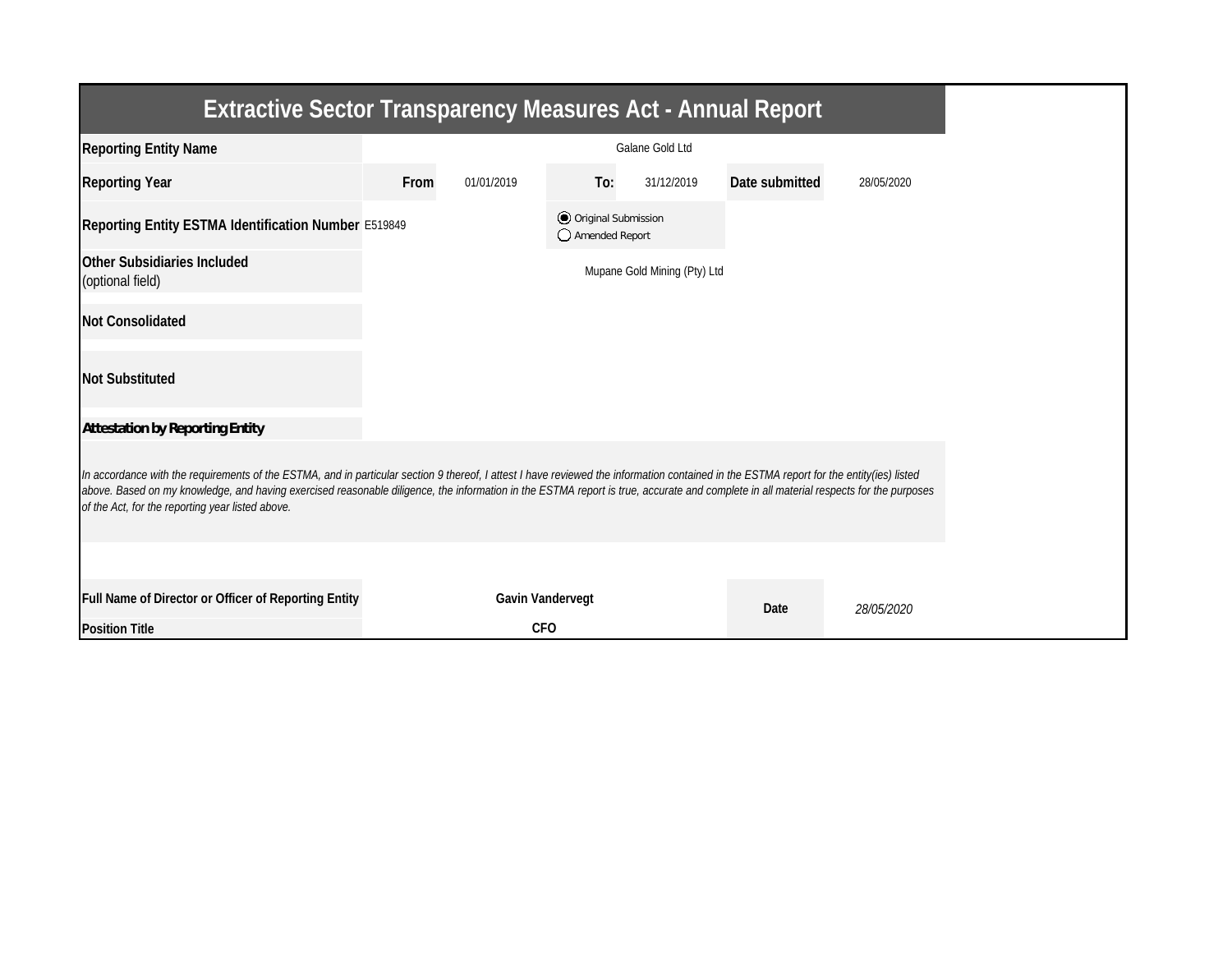| Extractive Sector Transparency Measures Act - Annual Report                                                                                                               |                          |                                                                                 |                                   |                  |         |                                |                |                  |                                               |                                      |                                                                                               |  |
|---------------------------------------------------------------------------------------------------------------------------------------------------------------------------|--------------------------|---------------------------------------------------------------------------------|-----------------------------------|------------------|---------|--------------------------------|----------------|------------------|-----------------------------------------------|--------------------------------------|-----------------------------------------------------------------------------------------------|--|
| <b>Reporting Year</b><br><b>Reporting Entity Name</b><br><b>Reporting Entity ESTMA</b><br>Identification Number<br><b>Subsidiary Reporting Entities (if</b><br>necessary) | From:                    | 01/01/2019                                                                      | To:<br>Galane Gold Ltd<br>E519849 | 31/12/2019       |         | <b>Currency of the Report</b>  | <b>USD</b>     |                  |                                               |                                      |                                                                                               |  |
|                                                                                                                                                                           | <b>Payments by Payee</b> |                                                                                 |                                   |                  |         |                                |                |                  |                                               |                                      |                                                                                               |  |
| <b>Country</b>                                                                                                                                                            | Payee Name <sup>1</sup>  | Departments, Agency, etc<br>within Payee that Received<br>Payments <sup>2</sup> | <b>Taxes</b>                      | <b>Royalties</b> | Fees    | <b>Production Entitlements</b> | <b>Bonuses</b> | <b>Dividends</b> | Infrastructure<br><b>Improvement Payments</b> | <b>Total Amount paid to</b><br>Payee | Notes <sup>34</sup>                                                                           |  |
| Botswana                                                                                                                                                                  | Government of Botswana   | Botswana Ministry of Minerals,<br>Energy and Water Resources                    |                                   | 3,407,629        | 340,824 |                                |                |                  |                                               |                                      | The fees represent the interest paid<br>3,748,453 on the deferred portion of the<br>royalties |  |
|                                                                                                                                                                           |                          |                                                                                 |                                   |                  |         |                                |                |                  |                                               |                                      |                                                                                               |  |
|                                                                                                                                                                           |                          |                                                                                 |                                   |                  |         |                                |                |                  |                                               |                                      |                                                                                               |  |
|                                                                                                                                                                           |                          |                                                                                 |                                   |                  |         |                                |                |                  |                                               |                                      |                                                                                               |  |
|                                                                                                                                                                           |                          |                                                                                 |                                   |                  |         |                                |                |                  |                                               |                                      |                                                                                               |  |
|                                                                                                                                                                           |                          |                                                                                 |                                   |                  |         |                                |                |                  |                                               |                                      |                                                                                               |  |
|                                                                                                                                                                           |                          |                                                                                 |                                   |                  |         |                                |                |                  |                                               |                                      |                                                                                               |  |
|                                                                                                                                                                           |                          |                                                                                 |                                   |                  |         |                                |                |                  |                                               |                                      |                                                                                               |  |
|                                                                                                                                                                           |                          |                                                                                 |                                   |                  |         |                                |                |                  |                                               |                                      |                                                                                               |  |
|                                                                                                                                                                           |                          |                                                                                 |                                   |                  |         |                                |                |                  |                                               |                                      |                                                                                               |  |
|                                                                                                                                                                           |                          |                                                                                 |                                   |                  |         |                                |                |                  |                                               |                                      |                                                                                               |  |
|                                                                                                                                                                           |                          |                                                                                 |                                   |                  |         |                                |                |                  |                                               |                                      |                                                                                               |  |
|                                                                                                                                                                           |                          |                                                                                 |                                   |                  |         |                                |                |                  |                                               |                                      |                                                                                               |  |
|                                                                                                                                                                           |                          |                                                                                 |                                   |                  |         |                                |                |                  |                                               |                                      |                                                                                               |  |
|                                                                                                                                                                           |                          |                                                                                 |                                   |                  |         |                                |                |                  |                                               |                                      |                                                                                               |  |
|                                                                                                                                                                           |                          |                                                                                 |                                   |                  |         |                                |                |                  |                                               |                                      |                                                                                               |  |
|                                                                                                                                                                           |                          |                                                                                 |                                   |                  |         |                                |                |                  |                                               |                                      |                                                                                               |  |
|                                                                                                                                                                           |                          |                                                                                 |                                   |                  |         |                                |                |                  |                                               |                                      |                                                                                               |  |
|                                                                                                                                                                           |                          |                                                                                 |                                   |                  |         |                                |                |                  |                                               |                                      |                                                                                               |  |
|                                                                                                                                                                           |                          |                                                                                 |                                   |                  |         |                                |                |                  |                                               |                                      |                                                                                               |  |
|                                                                                                                                                                           |                          |                                                                                 |                                   |                  |         |                                |                |                  |                                               |                                      |                                                                                               |  |
|                                                                                                                                                                           |                          |                                                                                 |                                   |                  |         |                                |                |                  |                                               |                                      |                                                                                               |  |
| <b>Additional Notes:</b>                                                                                                                                                  |                          |                                                                                 |                                   |                  |         |                                |                |                  |                                               |                                      |                                                                                               |  |